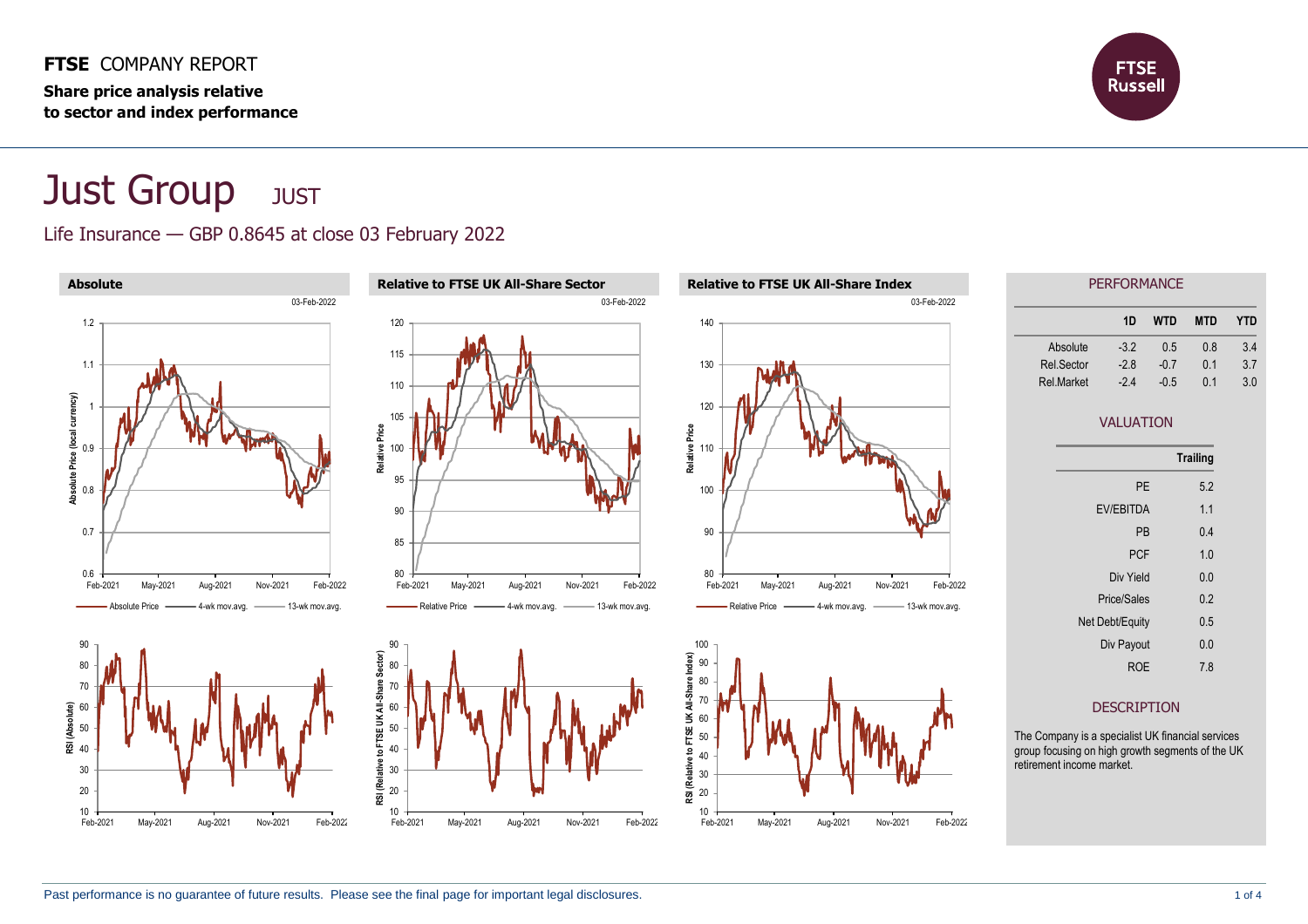<sup>0</sup> **‖ ‖ ‖ ‖**

Jan-2017 Jan-2018 Jan-2019 Jan-2020 Jan-2021

-5.4

1.0  $1.0$  $\overline{\phantom{0}}$  2.1 3.9

ь

8.5

2 4

> Legal & General Group Just Group Phoenix Group Holdings Prudential Life Insurance Chesnara Aviva

#### **Valuation Metrics**

Jan-2017 Jan-2018 Jan-2019 Jan-2020 Jan-2021

3.0 3.3

۰

0.0  $\overline{0.9}$ 

Just Group Prudential Life Insurance Aviva Legal & General Group Phoenix Group Holdings Chesnara -1SD

33.2

+1SD

Avg

 $+1SD$ Avg

31-Dec-2021

25.1

31-Dec-2021

5.9  $\overline{6.9}$  $7.7$ 



 $+1SD$ 

Avg

17.9





-10 -5 0 5 10 15 20 0 1 2 3 4 5 6 7 8 9 Note: bar chart reflects the top and bottom five current values for the valuation ratio in question for FTSE All Shares stocks in the same sector as the stock concerned. All valuation metrics are trailing.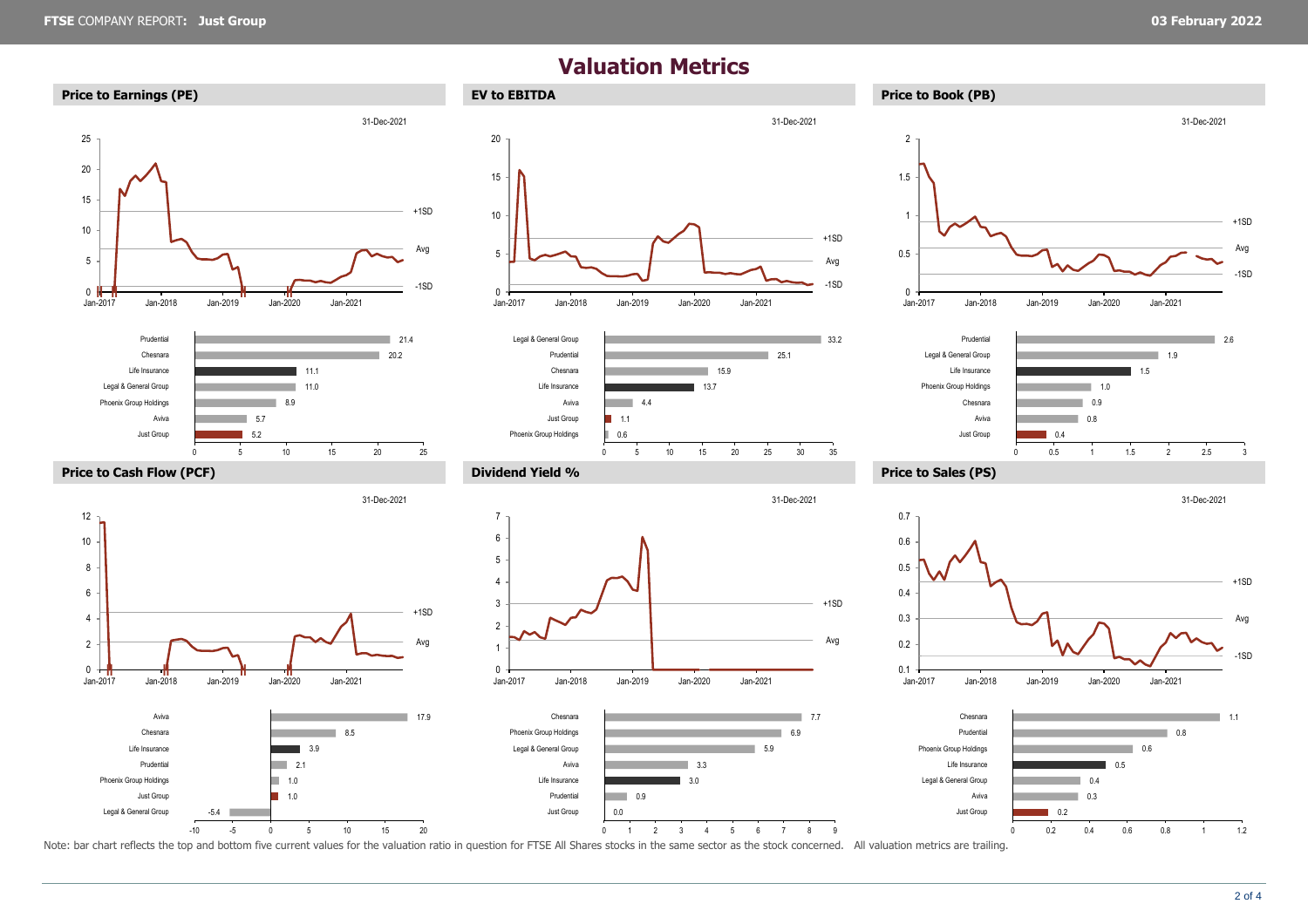## **Valuation Metrics**



Note: bar chart reflects the top and bottom five current values for the valuation ratio in question for FTSE All Shares stocks in the same sector as the stock concerned. All valuation metrics are trailing.